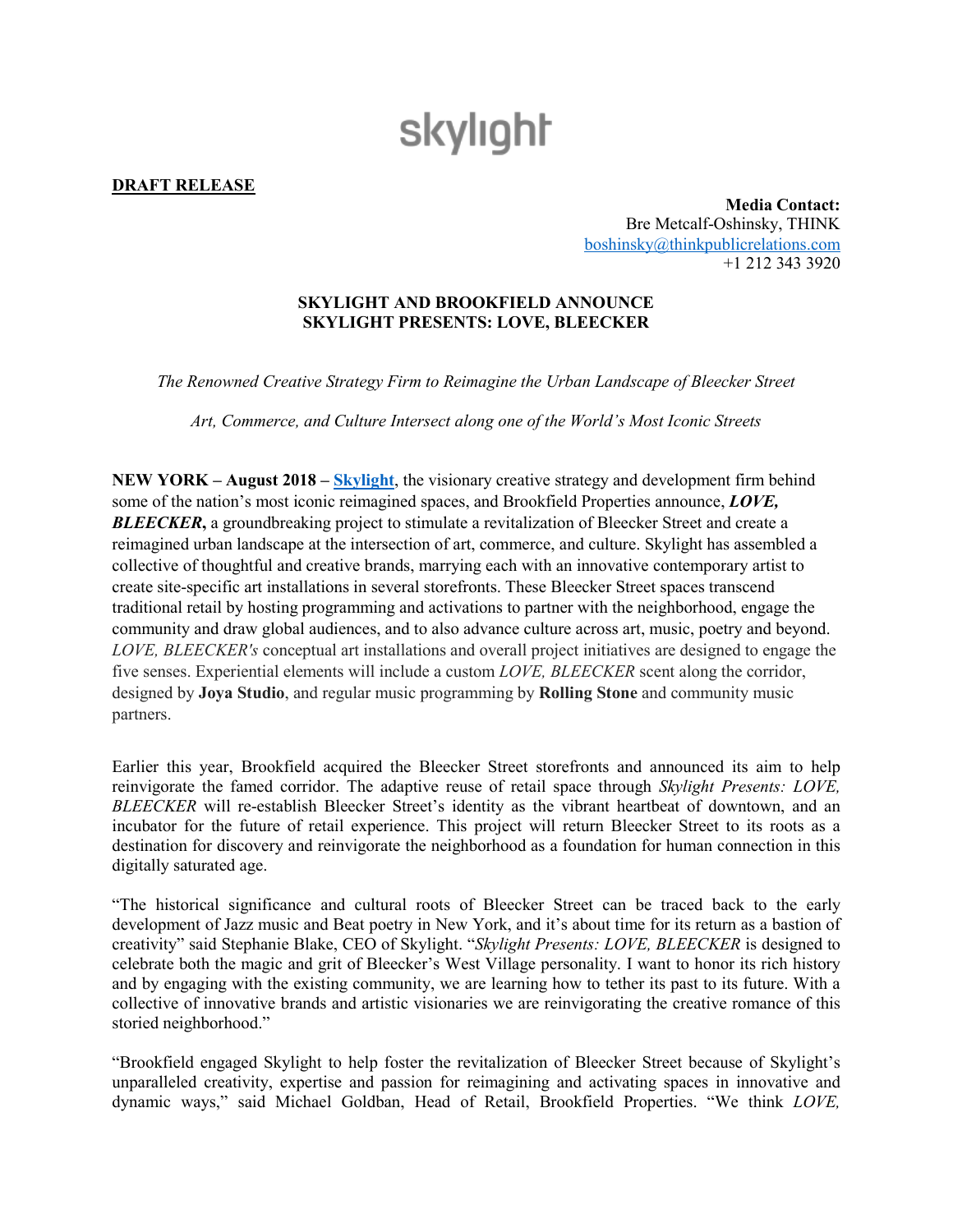*BLEECKER* will significantly enhance the visibility and vitality of Bleecker Street while celebrating its deep history and authenticity."

The *Skylight Presents: LOVE, BLEECKER* lineup includes:

- **Prabal Gurung [\(367/369 Bleecker\)](https://maps.google.com/?q=367/369+Bleecker&entry=gmail&source=g) –** A multi-use space that features the shoppable Prabal Gurung collection, an atelier and couture environment, and a lounge space designed for programming. **Thierry Dreyfus of Eyesight** has created contemporary lighting installations for the windows, one of which will also feature a floral design by fellow Skylight on Bleecker tenant, Fleurotica. Prabal Gurung has given artistic direction to the corridor design and is a poignant voice in the vision of the project, having brought several of the partners into to the collective. Of Bleecker Street, Gurung says: "To have a hand in reimagining Bleecker and helping to breathe life back into such an iconic street is an absolute honor [...] It's about collaborating with like-minded brands and concepts that love and appreciate everything this historic street has stood for."
- **Slightly Alabama (350 [Bleecker\)](https://maps.google.com/?q=350+Bleecker&entry=gmail&source=g) –** A masculine concept shop designed by Slightly Alabama to feature the artisan behind the products and interactive programming and classes focused on Bleecker street's roots in music and textiles. The store will feature American-made clothing, accessories, and home goods, and will include a lounge and leather goods workshop space from which product is crafted and displayed directly on the shelves. The space will feature a site-specific art installation by Chelsea Brown and programming presented in partnership with **Rolling Stone** and Third Street Music School Settlement, the longest running community music school in the United States.
- **Bonberi & Fleurotica [\(384 Bleecker\)](https://maps.google.com/?q=384+Bleecker&entry=gmail&source=g) –** A creative, wellness space featuring an artistic floral design workshop and shoppable bouquets by Fleurotica and plant-based nutrition and holistic lifestyle offerings curated by Bonberi. **Signe Pierce** will design a window installation that incorporates floral and lighting artistry in her signature bright tones.
- **Skylight on Bleecker Programmatic Gallery Space [\(382 Bleecker\)](https://maps.google.com/?q=382+Bleecker&entry=gmail&source=g) –** A home for rotating neighborhood & community engagement projects, special brand collaborations, and programmatic experiences. The window will feature original prismatic and lighting designs by **Sean Augustine March**.

Skylight is celebrated for transforming landmarks into the most exclusive destinations for premier events and experiences. One of their most preeminent projects in New York City, Skylight at Moynihan Station, saw the firm create a cultural hub out of a 1.4M square foot Post Office and warehouse space. Farther downtown, Skylight shaped the identity of St. John's Terminal, the former freight train terminus of the High Line, into Skylight Clarkson Sq a significant property that became synonymous with fashion, art, and entertainment. Both Skylight at Moynihan Station and Skylight Clarkson Sq became the homes of New York Fashion Week and the site of countless creative, immersive brand experiences for companies such as Google and Nike as well as art fairs such as Spring/Break Art Show, NADA New York, and Collective Design Fair.

Skylight pioneered a platform to align the missions of communities, emerging and established brands, and physical real estate. With this dedication to shaping urban narratives, Skylight is uniquely positioned to lead the reinvigoration of the Bleecker Street Corridor, which draws upon their years of real estate, creative event production, and placemaking experience.

For more information visit [www.skylightstudios.com.](http://www.skylightstudios.com/)